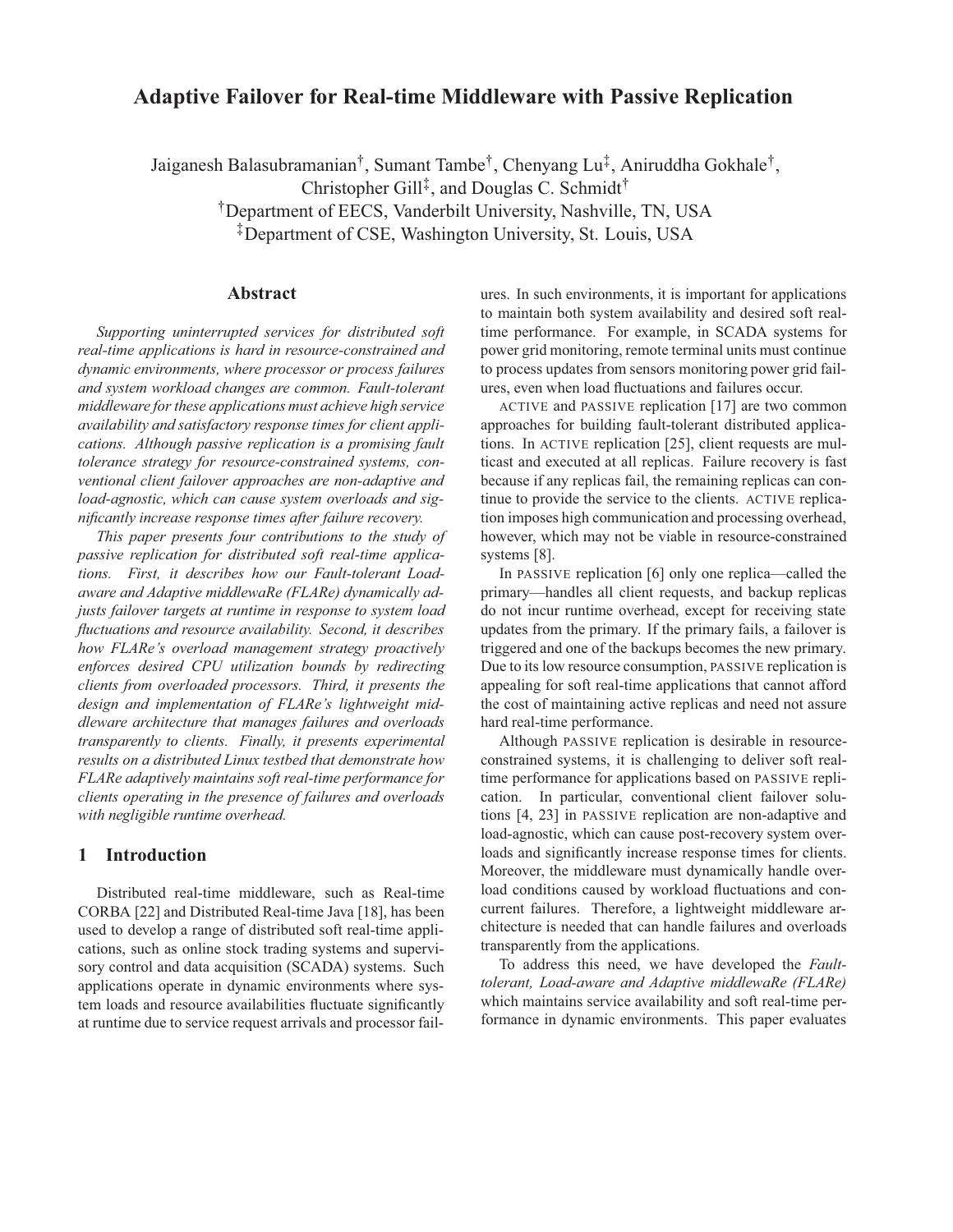the following contributions to developing distributed soft real-time applications:

- A **Load-aware Adaptive Failover (LAAF) strategy**, which dynamically adjusts failover targets in response to load fluctuations and processor/process failures based on current CPU utilization.
- A **Resource Overload Management rEdirector (ROME) strategy**, which dynamically enforces schedulable utilization bounds by proactively redirecting clients from overloaded processors.
- A **lightweight adaptive middleware architecture**, which handles failures and overloads transparently from applications.

FLARe has been implemented atop the TAO Realtime CORBA middleware (www.dre.vanderbilt.edu/ TAO) and evaluated empirically in the ISISlab testbed (www. dre.vanderbilt.edu/ISISlab). The experimental results reported in this paper demonstrate how FLARe can dynamically maintain both system availability and desired soft real-time performance for clients, while incurring negligible run-time overhead.

The remainder of this paper is organized as follows: Section 2 describes the system and fault models that form the basis for our work on FLARe; Section 3 describes the structure and functionality of FLARe; Section 4 empirically evaluates FLARe in the context of distributed soft real-time applications with dynamic application arrivals and failures; Section 5 compares FLARe with related research; and Section 6 presents concluding remarks.

#### **2 System and Fault Models**

FLARe supports distributed systems where application servers provide multiple long-running services on a cluster of computing nodes. The services in a system are invoked by clients periodically via remote operation requests. Further, these types of systems experience *dynamic* workloads when clients start and stop services at runtime. Clients demand both soft real-time performance as well as system availability despite workload fluctuations and processor and process failures.

The end-to-end delay of a remote operation request comprises delays on the server, the client, and the network. FLARe is designed to bound server latencies, which often dominate in distributed real-time systems (*e.g.*, SCADA systems) equipped with high-speed networks. To meet desired server latencies FLARe allows users to specify a utilization bound for each CPU on the servers. The utilization bound can be set to below the schedulable utilization bound of the real-time scheduling policy (*e.g.*, rate monotonic) supported by the middleware scheduling service. At run time FLARe maintains desired server latencies by dynamically enforcing the utilization bounds on the servers  $\frac{1}{1}$ .

Processors and processes may experience fail-stop [25] failures and concurrent failures in multiple processors or processes can occur. To provide lightweight fault-tolerance, FLARe employs PASSIVE replication [7], where services are replicated and deployed across multiple processors. We assume that networks provide bounded communication latencies and do not fail or partition. This assumption is reasonable for many soft real-time systems, such as SCADA systems, where nodes are connected by highly redundant high-speed networks. Relaxing this assumption through integration of our middleware with network-level fault tolerance and QoS management techniques [1] is an area of future work.

### **3 Design and Implementation of FLARe**

This section describes the design and implementation of FLARe. The key design goals of FLARe are to (1) mask clients from processor and process failures through transparent client failover, (2) alleviate post recovery overload through load-aware failover target selection, and (3) maintain desired soft real-time performance by dynamically enforcing suitable CPU utilization bounds on the servers through overload management.

### **3.1 FLARe Middleware Architecture**

FLARe's architecture, shown in Figure 1, has four main components: the *middleware replication manager*, the *client failover manager* for each client process, the *monitor* on each processor hosting servers, and the *state transfer agent* on each process hosting servers. FLARe achieves fault-tolerance through PASSIVE replication of CORBA objects, where the primary and backup replicas are deployed across different processors in the distributed system.

**Middleware replication manager**. FLARe's *middleware replication manager* (MRM) allows server objects to provide information about (1) the processors and processes in which their primaries and backups are hosted, (2) the CPU utilization that they will require to serve client requests should they become primary, and (3) their interoperable object reference (IOR) so that clients can invoke remote operations on them when the server objects are added to the system. To manage the primary and backup replicas—and to make adaptive failover target decisions—FLARe's MRM uses a *monitor* on each processor to track failures and CPU utilizations of all processors hosting the primary and backup replicas of each server object.

As highlighted by label A in Figure 1, FLARe's MRM employs a *Load-Aware and Adaptive Failover* (LAAF) tar-

<sup>1</sup>FLARe is targeted at *soft* real-time applications and does not provide hard guarantees on meeting every deadline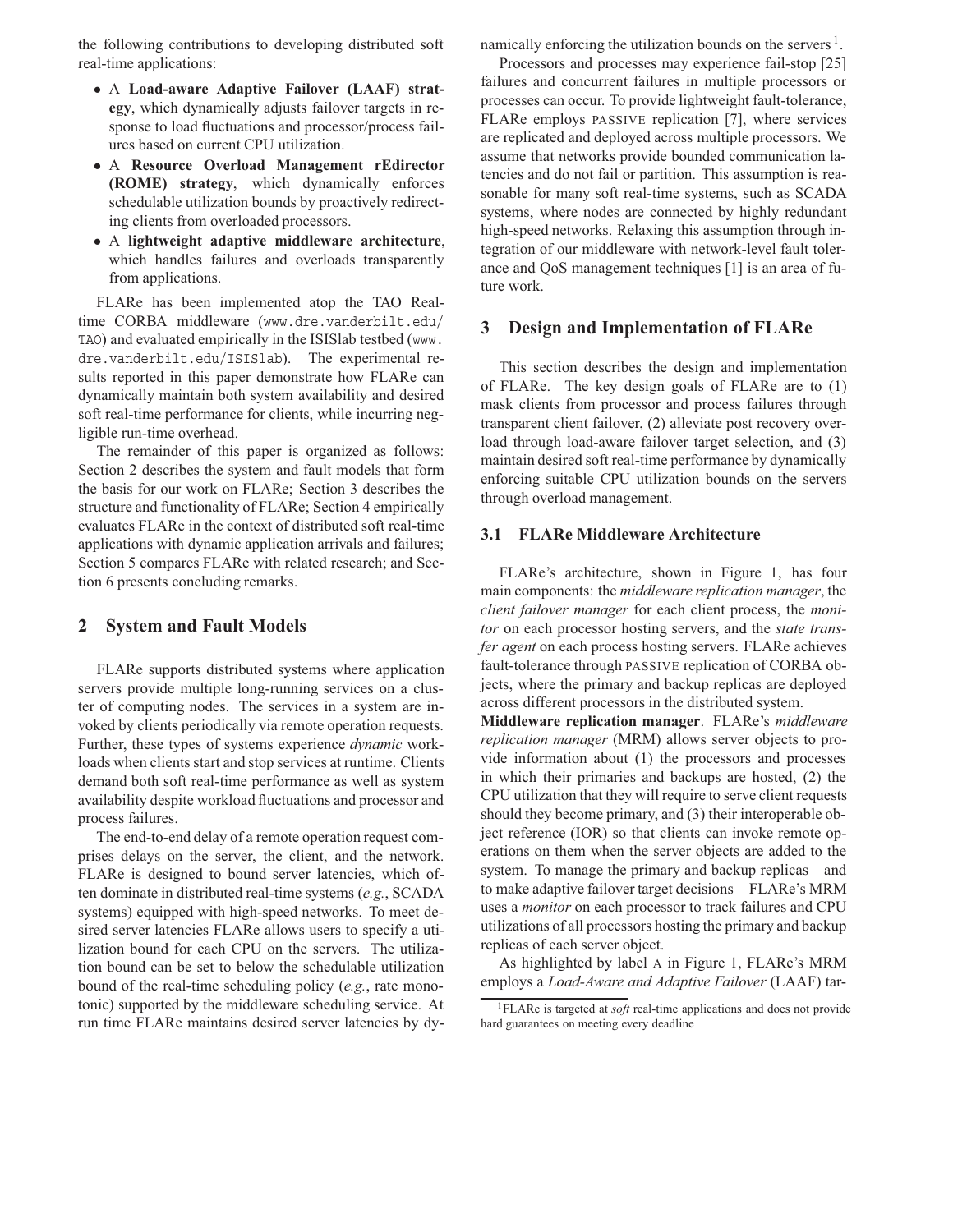get selection algorithm (described in Section 3.2) to prepare an rank-ordered list of failover targets for each *primary* object in the system. The rank list includes multiple failover targets in order to handle multiple failures of the same server object. In some situations the current *primary* replica can become overloaded, *e.g.*, due to sudden workload fluctuations and multiple failures. FLARe's MRM employs the *Resource Overload Management rEdirector* (ROME) algorithm (described in Section 3.3) to redirect clients from overload processors to maintain the desired soft real-time performance. The LAAF and ROME strategies are detailed in Section 3.2 and Section 3.3, respectively. Finally, MRM could be co-located with server objects (*i.e.,* Host 1 or Host 2 in Figure 1) as the computation load of the LAAF and ROME algorithms implemented in MRM is relatively low compared to that of the server objects.



Figure 1: **The FLARe Middleware Architecture**

**Monitors.** The liveliness of the processes hosting the server objects and CPU utilization of the hosts is probed by monitors co-located with the server objects. Failures of processes, if any, are communicated instantaneously to the MRM whereas the CPU utilization is communicated at a configurable sampling rate. We do not, however, require fine-grained time synchronization since the sampling period is typically longer than the task periods. For instance, the task periods in the experiments described in Section 4 vary from one second to one-tenth of a second whereas the monitor sampling period is greater than one second.

**Client failover manager**. As highlighted by label B in Figure 1, FLARe's *client failover manager* contains a *redirection agent* that is updated with failover and redirection targets so clients can recover transparently from failures and overloads, respectively. To handle failures, as highlighted by label C in Figure 1, FLARe's *client request interceptor* catches failure exceptions and instead of propagating the exception to the client application, the client request interceptor redirects the client invocation to the appropriate failover target provided by the redirection agent.

**State transfer agent**. As highlighted by label D in Figure 1, FLARe's *state transfer agent* allows server objects to inform it about changes to application states. The *state transfer agent* is updated with per-server-object failover targets by FLARe's MRM. When a *primary* replica in a process informs it about application state change, the *state transfer agent* utilizes interfaces provided by the server object to obtain the new state. The *state transfer agent* synchronizes the state of the *backup* replicas with the new state, by making remote invocations on the *backup* replicas using the provided failover target references as highlighted by label E in Figure 1.

FLARe schedules state update propagations from the primary replica to the backup replicas using remote operation requests, from the state transfer agent on the primary replica to one of the backup replicas. The period of the state update task is equal to the period of the primary task. In the current implementation, each state update task is scheduled on the processor hosting the backup replicas at the priority determined by the rate-monotonic scheduling algorithm.

To support distributed soft real-time applications in FLARe, the *primary* replica updates the states of its *backup* replicas *after* it sends its response to the client. This design choice significantly reduces the response times for clients, but supports only "best effort" guarantees for state synchronization. Replica consistency may be lost if the *primary* replica crashes after it responds to the client, but before it propagates its state update to the *backup* replicas. This design tradeoff is desirable in many distributed soft real-time applications where state can be reconstructed using subsequent (*e.g.*, sensor) data updates at the cost of transient degradation of services.

### **3.2 Load-aware and Adaptive Failover**

As described in Section 3.1, FLARe's MRM collects periodic measurement updates from the monitors about CPU utilizations and liveness of processors/processes. FLARe provides a *load-aware, adaptive failover (LAAF)* target selection algorithm that uses these measurements to select per-object failover targets. LAAF uses the following inputs: (1) the list of processors and the list of processes in each processor, (2) the list of primary object replicas operating in each process, (3) the list of backup replicas for each primary object replica and the processors hosting those replicas, and (4) the current CPU utilizations of all processors in the system. This algorithm is executed whenever there is a change in the CPU utilization by a *threshold* (*e.g.*,  $\pm$  10%) in any of the processors in the system since FLARe must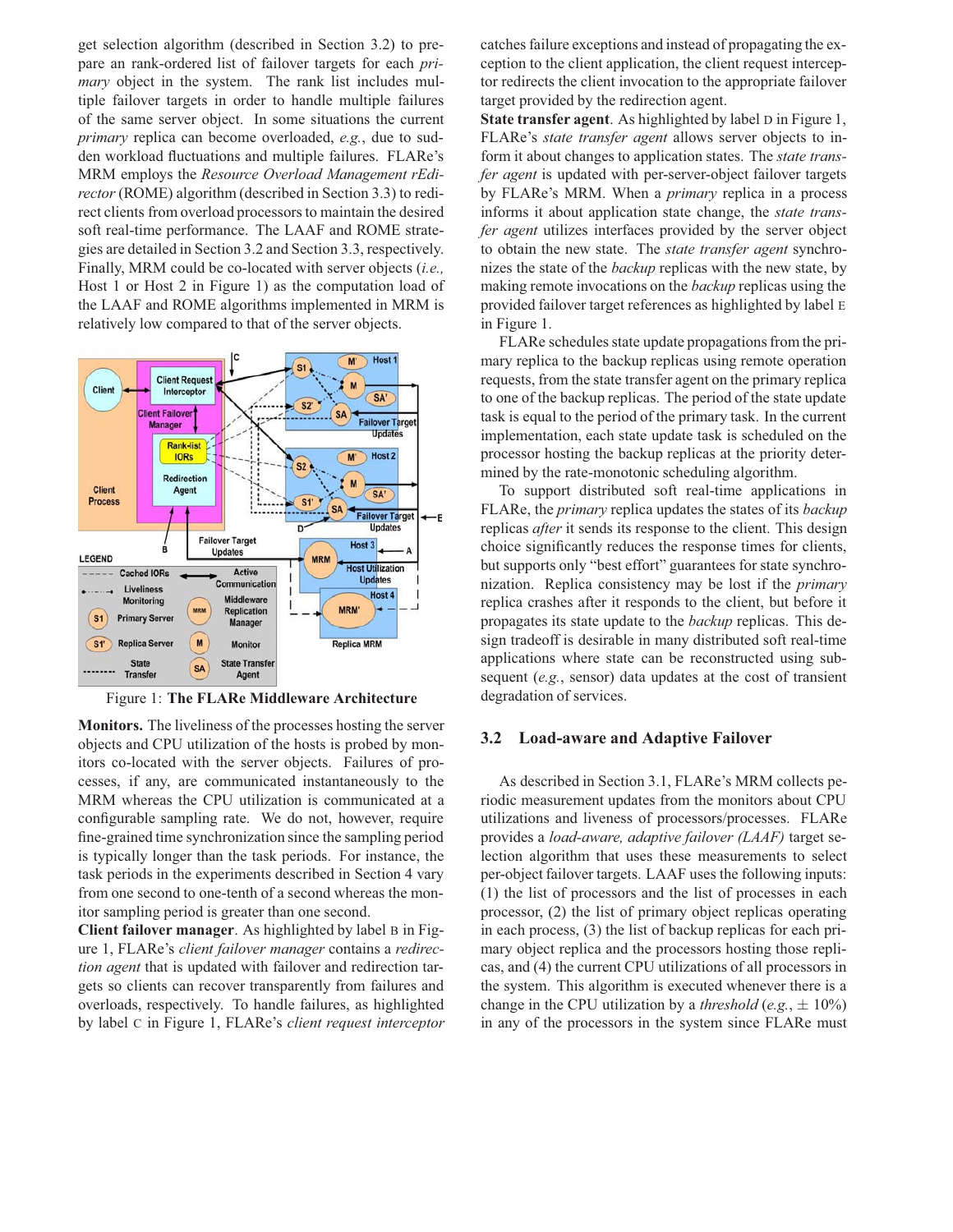react to such dynamic changes.

The output of LAAF is a ranked list of failover targets for each primary object replica in the system. To deal with concurrent failures, FLARe maintains an ordered list of failover targets, instead of only the first one. When both the primary replica and some of its backup replicas fail concurrently, the client can failover to the first backup replica in the list that is still alive. LAAF estimates the post-failover CPU utilizations of processors hosting backup replicas for a primary object, assuming the primary object fails. The backup replicas are then ordered based on the estimated CPU utilizations of the processors hosting them, and the backup replica whose host has the lowest estimated CPU utilization is the first failover target of the replica. To balance the load after a processor failure, LAAF redirects the clients of different primary objects located on the same processor to replicas on different processors. Finally, the references (IORs) to those replicas are collected in a list and provided to the redirection agents for use during failure recovery. To reduce the failover delay, MRM *proactively* updates a client whenever its failover target list changes.

**Algorithm 1** LAAF Target Selection Algorithm

- 1: *Pi* : Set of processes on processor *i*
- 2: *Oj* : Set of primary replica objects in process *j*
- 3: *Rk* : list of processors hosting backup replicas for a primary object *k*
- 4: *cui* : current utilization of processor *i*
- 5: *eui* : expected utilization of processor *i* after failovers
- 6:  $l_k$  : CPU utilization attributed to primary object k
- 7: **for** every processor *i* **do**
- 8:  $eu_i = cu_i$  // reset expected utilization
- 9: **for** every process *j* in *Pi* **do**
- 10: **for** every primary object  $k$  in  $O_i$  **do**
- 11: sort  $R_k$  in increasing order of expected CPU utilization
- 12:  $eu_x \neq -l_k$ , where processor *x* is the head of the sorted list *Rk*
- 13: **end for** 14: **end for**
- 15: **end for**

Algorithm 1 depicts the steps in the LAAF target selection algorithm. For every processor in the system (line 7), LAAF iterates through all hosted processes (line 9), and the primary replicas that are hosted in those processes (line 10). For every primary replica, the algorithm determines the processors hosting its backup replicas and the least loaded of those processors (line 11). The algorithm then adds the load of the primary object replica (known to FLARe's MRM because of the registration process as explained in Section 3.1) to the load of least loaded processor and defines that as the *expected utilization* of that processor (line 12) were such a

failover to occur.

The algorithm repeats the process described above for every other primary replica object hosted in the same process (Lines 10–12). The least loaded failover processor is determined by considering the expected utilizations of the processors (line 11). This decision allows the algorithm to consider the failover of co-located primary replica objects within a processor while determining the failover targets of other primary replica objects hosted in the same processor. The failover target selection algorithm therefore makes decisions not only based on the dynamic load conditions in the system (which are determined by the monitors), but also based on load additions that may be caused by failovers of co-located primary objects. The failover targets are then used for redirecting a client if any failure occurs before the next time LAAF is run.

LAAF is optimized for multiple process failures or single processor failures. It may result in suboptimal failover targets, however, when multiple processors fail concurrently. In this case, clients of objects located on different failed processors may failover to a same processor, thereby overloading it. Similarly, LAAF may also result in suboptimal failover targets when process/processor failures and workload fluctuation occur concurrently, *i.e.*, before FLARe's MRM receives the updated CPU utilization from the monitors. To handle such overload situations FLARe employs the ROME algorithm (described next in Section 3.3) to redirect clients of overloaded processors, proactively to less loaded processors.

### **3.3 Resource Overload Management and Redirection**

FLARe's MRM employs the *Resource Overload Management and rEdirection (ROME)* algorithm to enforce desired CPU utilization and service delay bounds. FLARe allows users to specify a per-processor *utilization bound* based on the schedulable utilization bound of the real-time scheduling policy (*e.g.*, rate monotonic) supported by the middleware scheduling service. A processor whose CPU utilization exceeds the *utilization bound* is considered overloaded.

In the case of failures, the clients are redirected to appropriate failover targets based on decisions made by LAAF, as described in Section 3.2. In the case of overloads, clients of the current primary replicas are redirected automatically to the chosen new backup replicas. We refer to this load redistribution mechanism as *lightweight migration* since we migrate the *loads* (through client redirection) of objects as opposed to the less efficient alternative of migrating the *objects* themselves.

Algorithm 2 depicts the steps ROME uses to handle CPU overload and load imbalance, respectively.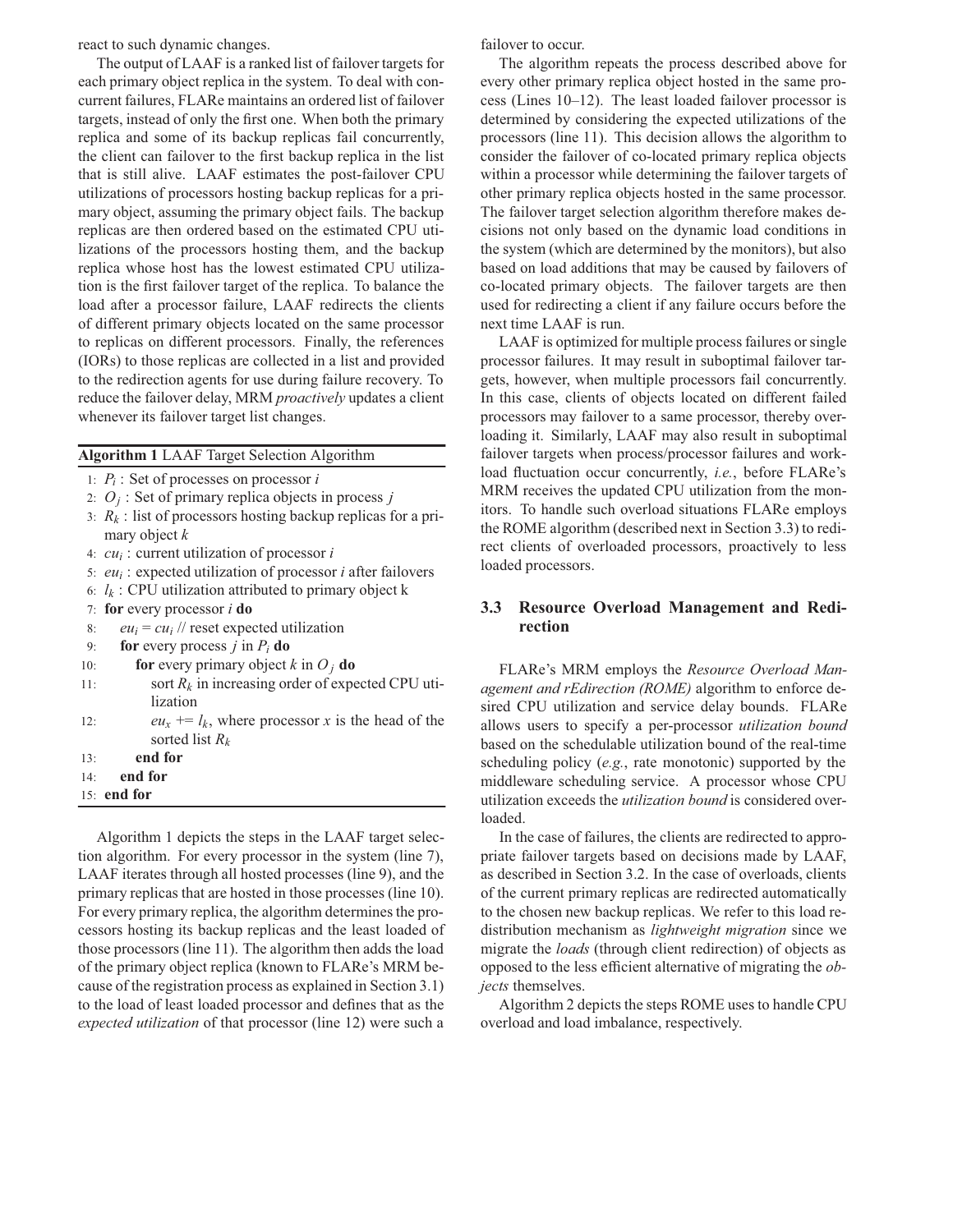#### **Algorithm 2** Determine Load-redistributing Targets

|     | 1: $O_i$ : list of primary objects in an overloaded processor i         |  |  |  |
|-----|-------------------------------------------------------------------------|--|--|--|
|     | 2: $R_i$ : list of processors hosting object <i>j</i> 's replicas       |  |  |  |
|     | 3: $cu_i$ : current utilization of processor i                          |  |  |  |
|     | 4: $eu_i$ : expected utilization of processor <i>i</i> after migrations |  |  |  |
|     | 5: $l_i$ : CPU utilization of primary object j                          |  |  |  |
|     | 6: $t_i$ : upper bound for processor <i>i</i> 's CPU utilization        |  |  |  |
|     | 7: $eu_i = cu_i$ , for every processor i                                |  |  |  |
| 8:  | for every overloaded processor <i>i</i> do                              |  |  |  |
| 9:  | sort $O_i$ in decreasing order of their CPU utilizations                |  |  |  |
| 10: | for every object j in the sorted list $O_i$ do                          |  |  |  |
| 11: | $min$ : processor i in $R_i$ with lowest CPU utilization                |  |  |  |
| 12: | if $(l_i + eu_{min}) < t_{min}$ then                                    |  |  |  |
| 13: | migrate the load of object $j$ to $j$ 's replica in <i>min</i>          |  |  |  |
| 14: | $eu_{min} == l_i$                                                       |  |  |  |
| 15: | $eu_i - l_i$                                                            |  |  |  |
| 16: | end if                                                                  |  |  |  |
| 17: | if $eu_i < t_i$ then                                                    |  |  |  |
| 18: | processor <i>i</i> is no longer overloaded; stop                        |  |  |  |
| 19: | else                                                                    |  |  |  |
| 20: | migrate another primary object $j$ in the proces-                       |  |  |  |
|     | sor $i$                                                                 |  |  |  |
| 21: | end if                                                                  |  |  |  |
| 22: | end for                                                                 |  |  |  |
|     | 23: end for                                                             |  |  |  |

**Handling overloads**. When the CPU utilization at any of the processor crosses the *utilization bound*, FLARe's MRM triggers ROME to react to the overloads. FLARe determines the primary objects whose clients need to be redirected, and their target hosts, using ROME. Given an overloaded processor (*i.e.*, whose CPU utilization exceeds the *utilization bound*), ROME considers the primary objects on the processor in decreasing order of CPU utilization (line 9), and attempts to migrate the load generated by those objects to the least-loaded processor hosting their backup replicas (lines 11 through 15). The attempt fails if the least-loaded processor of the backup replicas would exceed the *utilization bound* if the migration occurs. ROME attempts migrations until (1) the processor is no longer overloaded or (2) all clients of primary objects in the overloaded processor have been considered for redirection.

Similar to LAAF, ROME also uses the *expected CPU utilization* to spread the load of multiple objects on an overloaded processor to different hosts. The expected CPU utilization accounts for the load change due to the redirection decisions affecting the overloaded processor. After new reconfigurations are identified, redirection agents are updated to redirect existing clients from the current primary replica to the selected backup replica at the start of the next remote invocation. Clients are thus redirected to new targets with less perturbations.

#### **3.4 Implementation of FLARe**

FLARe has been implemented atop the TAO Real-time CORBA middleware. It is implemented in ∼9,000 lines of C++ source code (excluding the code in TAO). Below we highlight several key aspects of the FLARe implementation (a more detailed description of FLARe appears in [2]).

**Monitoring CPU utilization and processor failures**. On Linux, FLARe's *monitor* process uses the /proc/stat file to estimate the CPU utilization (*i.e.*, the fraction of time when the CPU is not idle) in each sampling period. We chose to measure the CPU utilization online, rather than relying on the estimated CPU utilization provided by users to account for estimation errors and for other activities in the middleware and OS kernel.

To detect the failure of a process quickly, each application process on a processor opens up a passive POSIX local socket (also known as a UNIX domain socket) and registers the port number with the monitor. The monitor connects to the socket and performs a blocking read. If an application process crashes, the socket and the opened port will be invalidated, in which case the monitor receives an invalid read error on the socket that indicates the process crash. Fault tolerance of the monitor processes is also achieved through passive replication. If the *primary* monitor replica fails to send updated information or to respond to FLARe's *middleware replication manager* (described below) within a timeout period, FLARe suspects that the processor has crashed.

**Middleware replication manager**. FLARe's *middleware replication manager* is designed using the Active Object pattern [26] to decouple the reporting of a load change or a failure from the process. This decoupling allows several monitors to register with FLARe's *middleware replication manager* while allowing synchronized access to its internal data structures. Moreover, FLARe can be configured with the LAAF and ROME algorithms via the Strategy pattern [11]. FLARe's *middleware replication manager* is replicated using SEMI\_ACTIVE replication [14] (provided by the TAO middleware), with regular state updates to the backup replicas.

**Client failover manager**. As shown in Figure 1, the client's failover manager comprises a CORBA portable interceptor-based *client request interceptor* [27] and a redirection agent, which together coordinate to handle failures in a manner transparent to the client application logic. Whenever a primary fails, the interceptor catches the CORBA COMM\_FAILURE exception. Since portable interceptors are not remotely invocable objects, it was not feasible for an external entity (such as a MRM) to send the rank list information to the interceptor, which is necessary to determine the next failover target. The redirection agent is therefore a CORBA object that runs in a separate thread from the interceptor thread. The interceptor consults the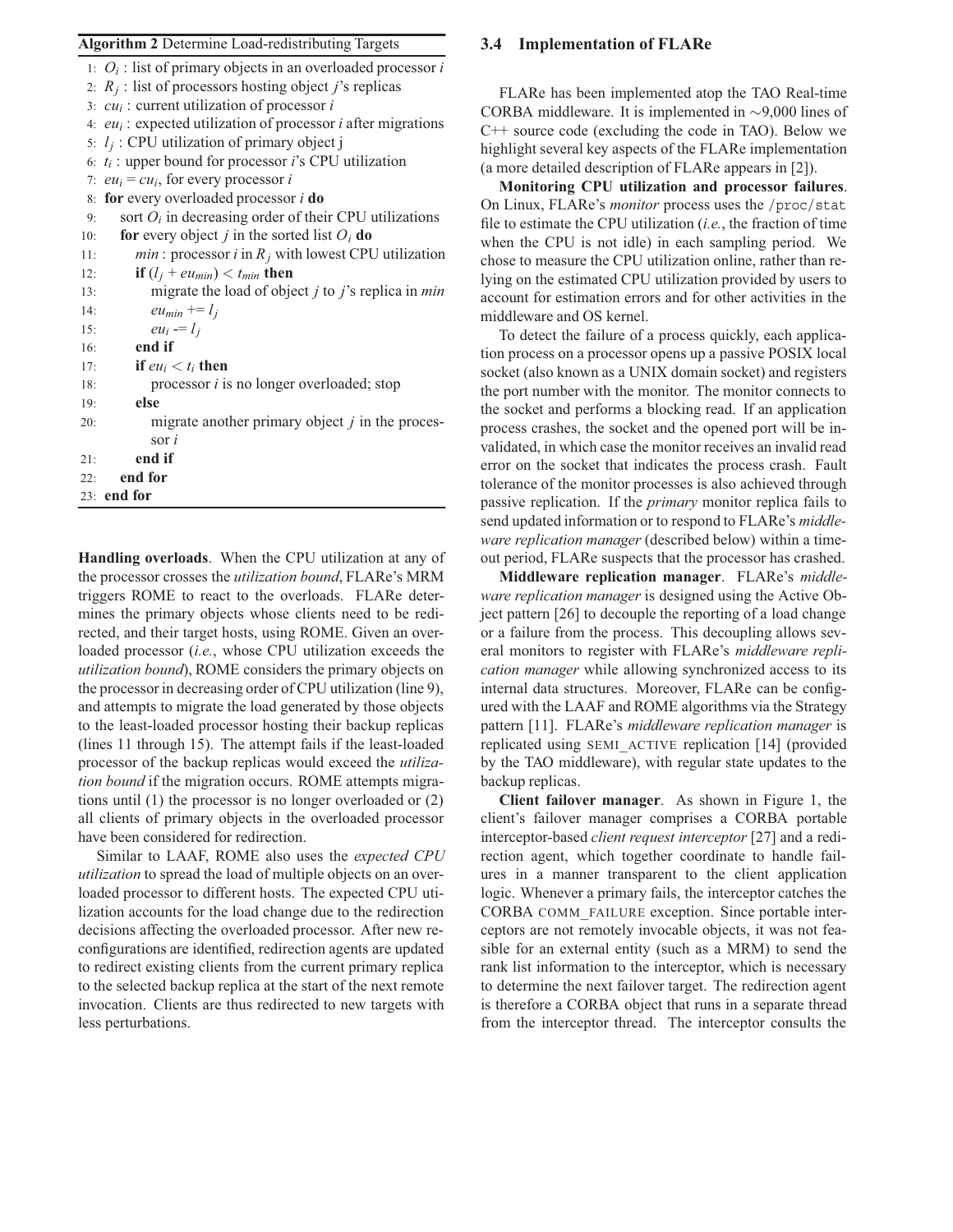redirection agent for the failover target from the rank list it maintains. The interceptor will then reissue the request to the new target. The rank list is propagated to the redirection agent *proactively* by FLARe's MRM whenever the failover target list changes.

# **4 Empirical Evaluation of FLARe**

We empirically evaluated FLARe at ISISlab (www.dre. vanderbilt.edu/ISISlab) on a testbed of 14 blades. Each blade has two 2.8 GHz CPUs, 1GB memory, a 40 GB disk, and runs the Fedora Core 4 Linux distribution. Our experiments used one CPU per blade and the blades were connected via a CISCO 3750G switch into a 1 Gbps LAN. 12 of the blades ran Real-time CORBA applications on FLARe. FLARe's MRM and its backup replicas ran in the other 2 blades. To emulate distributed soft real-time applications, the clients in these experiments used threads running in the Linux real-time scheduling class to invoke operations on server objects at periodic intervals. All operations and state updates on the servers were executed according to the rate monotonic scheduling policy supported by the TAO scheduling service.

### **4.1 Evaluating LAAF**

The first experiment was designed to evaluate FLARe's LAAF algorithm (described in Section 3.2) and compare it with the optimal *static* client failover strategy. In the static client failover strategy, the client middleware is initialized with a *static* list of IORs of the backup replicas, ranked based on the CPU utilization of their processors at *deployment time*. The list is not updated at run-time based on the current CPU utilizations in the system (the failover targets are optimal at deployment time, but any *static* failover target can become suboptimal at run-time in face of dynamic workloads). In contrast, LAAF dynamically recomputes failover targets whenever there is a change in the CPU utilization by a *threshold* (*e.g.*,  $\pm$  10%) in any of the processors in the system.

**Experiment setup.** Figure 2 and Table 1 illustrate our experimental setup. The experiment ran for 300 seconds. To evaluate FLARe in the presence of *dynamic workload changes*, at 50 seconds after the experiment was started, we introduced dynamic invocations on two server objects DY-1 and DY-2, using client objects, CL-5, and CL-6, respectively. The *static* failover strategy selects failover targets that are optimal at deployment time, as follows: if A-1 fails, contact A-3 followed by A-2; if B-1 fails, contact B-3 followed by B-2.

We emulated a process failure 150 seconds after the experiment started. We used a fault injection mechanism, where when clients CL-1 or CL-2 make invocations on server objects A-1 or B-1, respectively, the server objects calls the *exit (1)* command, crashing the process hosting server objects A-1 and B-1 on processor TANGO. The clients receive COMM\_FAILURE exceptions, and then failover to replicas chosen by the failover strategy.



Figure 2: **Load-aware Failover Experiment Setup**

**Analysis of results.** Figure 3a shows the CPU utilizations at all the processors, when clients used the static client failover strategy. At 50 seconds, servers DY-1 and DY-2 were invoked by clients CL-5 and CL-6 causing the CPU utilizations at processors LAMBADA and CHARLIE to increase from 0% to 50%.

At 150 seconds when process hosting both A-1 and B-1 fails on the processor TANGO, clients CL-1 and CL-2 failover to the statically configured replicas A-3 at processor LAMBADA and B-3 at processor CHARLIE respectively. As a result, the CPU utilizations at processors LAMBADA and CHARLIE increase to 90% and 80% respectively. Note that 90% CPU utilization is highly undesirable in middleware systems because it is close to saturating the CPU which may result in kernel starvation and system crash [21]. The high CPU utilizations on processors CHARLIE and LAMBADA occur, because the *static* client failover strategy did not account for *dynamic* system loads while determining client failover targets.

| Client               | Server | Invocation                  | Server Object |  |  |  |
|----------------------|--------|-----------------------------|---------------|--|--|--|
| Object               | Object | Rate (Hz)                   | Utilization   |  |  |  |
| <b>Static Loads</b>  |        |                             |               |  |  |  |
| $CL-1$               | $A-1$  | 10                          | 40%           |  |  |  |
| $CL-2$               | $B-1$  | 5                           | 30%           |  |  |  |
| $CL-3$               | $C-1$  | $\mathcal{D}_{\mathcal{L}}$ | 20%           |  |  |  |
| $CL-4$               | $D-1$  |                             | 10%           |  |  |  |
| <b>Dynamic Loads</b> |        |                             |               |  |  |  |
| $CL-5$               | $DY-1$ |                             | 50%           |  |  |  |
| $CL-6$               | $DY-2$ |                             | 50%           |  |  |  |

Table 1: **Experiment setup for LAAF**

In contrast, FLARe's MRM triggers LAAF to recompute the failover targets in response to load changes. At 50 seconds, LAAF changed the failover target of the primary replica A-1 from A-3 to A-2, in response to the load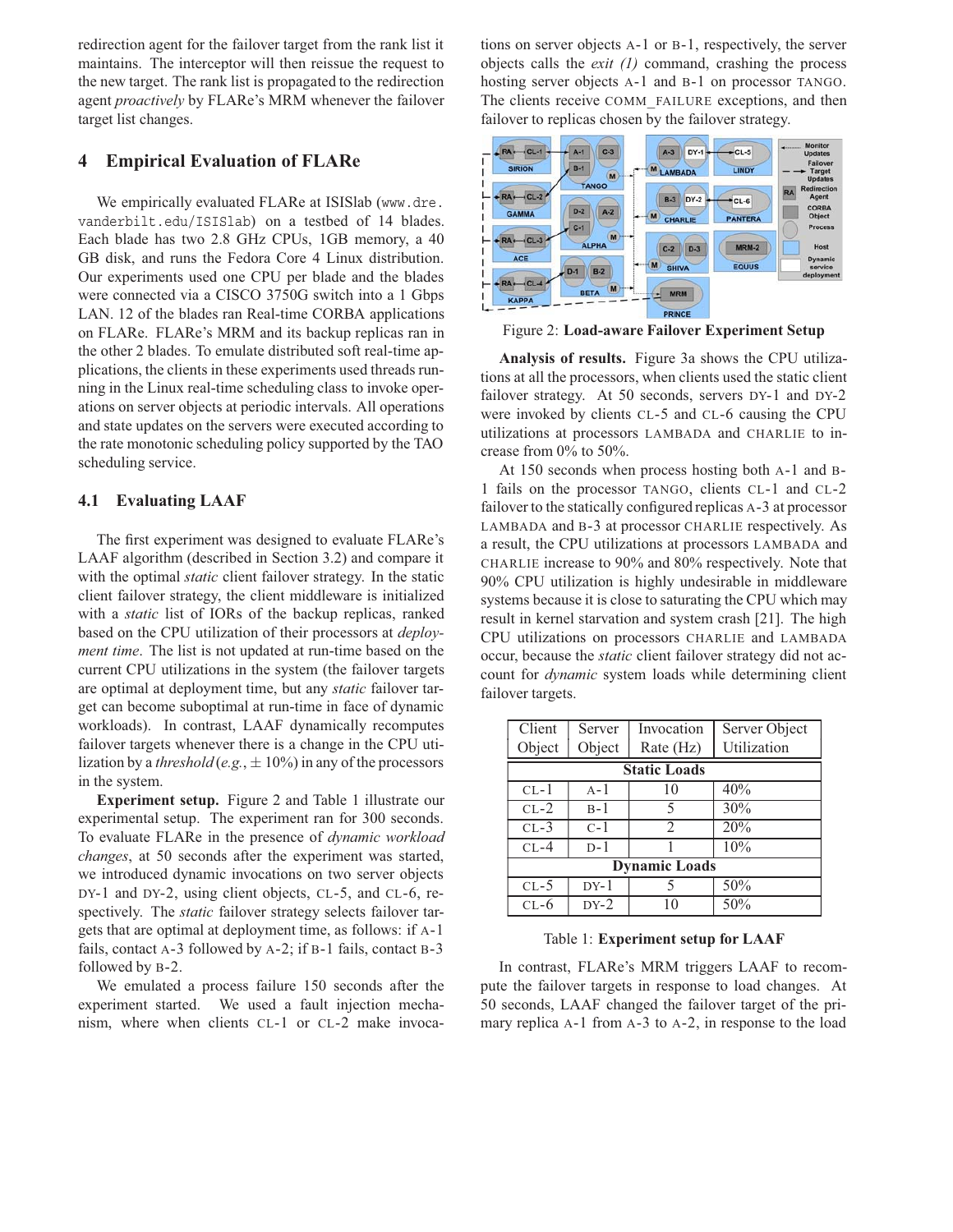

Figure 3: CPU utilizations with static and adaptive failover strategies

increase on processor LAMBADA (host of A-3). Similarly, LAAF also changed the failover target of B-1 from B-3 to B-2 in response to the load increase on processor CHAR-LIE (host of B-3). At 150 seconds, clients CL-1 and CL-2 failover to backup replicas A-2 and B-2 respectively. As shown in Figure 3b, none of the processor utilizations is greater than 60% after the failover of clients CL-1 and CL-2. This result shows that LAAF effectively alleviates processor overloads after failure recovery, due to its adaptive and load-aware failover strategy.

#### **4.2 Evaluating ROME**

We designed two more experiments to evaluate the ROME algorithm described in Section 3.3. We stresstested ROME under overloads caused by dynamic workload changes and multiple failures.



Figure 4: **Overload Redirection Experiment Setup**

**Experiment setup.** Figure 4 and Table 2 show the experimental setup. The utilization bound on every processor was set to 70%, which is below the schedulable utilization bound (based on the number of tasks) for the rate monotonic policy supported by the middleware scheduling ser-

vice. The required server delay for each task equalled its invocation period.

| Client               | Server | Invocation     | Server Object |  |  |  |
|----------------------|--------|----------------|---------------|--|--|--|
| Object               | Object | Rate (Hz)      | Utilization   |  |  |  |
| <b>Static Loads</b>  |        |                |               |  |  |  |
| $CL-1$               | $A-1$  | 10             | 40%           |  |  |  |
| $CL-2$               | $B-1$  | 5              | 30%           |  |  |  |
| $CL-3$               | $C-1$  | $\mathfrak{D}$ | 30%           |  |  |  |
| $CL-4$               | $D-1$  |                | 10%           |  |  |  |
| <b>Dynamic Loads</b> |        |                |               |  |  |  |
| $CL-5$               | $H-1$  | 10             | 50%           |  |  |  |

Table 2: **Experiment setup for ROME**

**Concurrent Workload Change and Process Failure.** We emulated a failure 50 seconds after the experiment started. We used a fault injection mechanism, where when client CL-1 makes invocations on server object A-1, the server object calls the *exit (1)* command, crashing the process hosting server object A-1 on the processor TANGO. The client CL-1 receives a COMM\_FAILURE exception due to the failure of A-1, and then consults its rank list to make a failover decision, which is A-2. At the same time, a client CL-5 starts making invocations on a new service H-1.

As a result of the concurrent failure and workload change, the load on the processor BETA rises to 90% (highlighted by point A in the Figure 5a), which exceeds the specified utilization bound (70%) and consequently triggers ROME. ROME then performs a lightweight migration of the clients of A-2 and redirects all of its clients to A-3, which is hosted in the least loaded of all the processors hosting a replica of A-1. Within 1 second, the utilization of processor BETA decreases to 50%, while the utilization of processor LAMBADA increases to 40% due to A-3 becom-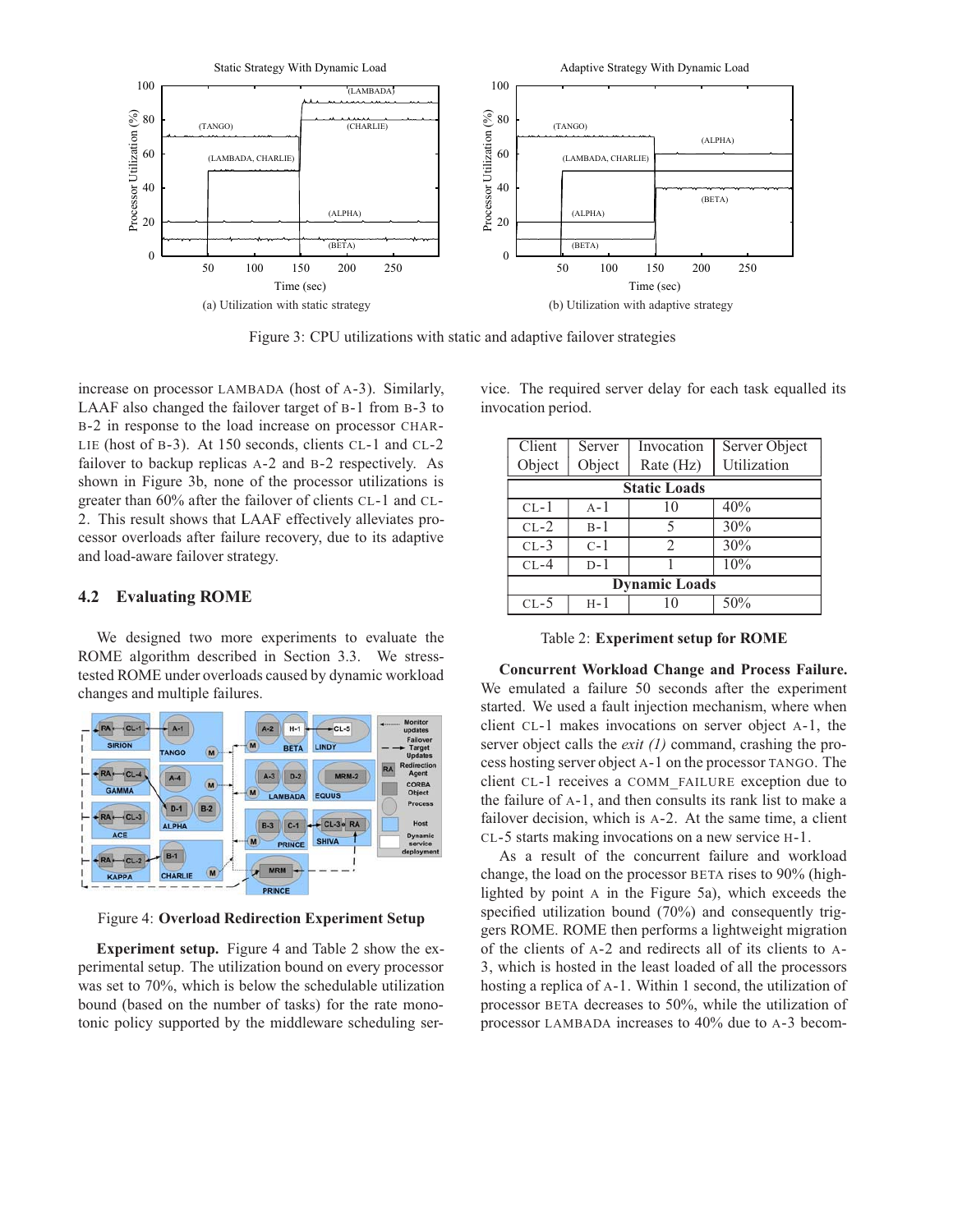

Figure 5: Evaluation of ROME

ing the new primary replica.

At this stage, the CPU utilizations of all processors are below 70%. We also plot the measured end-to-end response times perceived by the clients in Figure 5b. After ROME redirected the client's requests, the end-to-end response times of all the clients drop below the required server delays, indicating that every server object achieved its required server delay (which is a part of the corresponding end-to-end response times). This result demonstrated that ROME can handle overload effectively and efficiently.

**Concurrent Failures.** We then stress-tested ROME further with concurrent failures. Since the CPU utilizations in the system have changed dynamically, FLARe's MRM also employs LAAF to redetermine the failover targets for all the primary objects in the system. The recomputed failover targets are as follows: (1) for A-1, it is  $\langle A-4, A-2 \rangle$  (2) for B-1, it is  $\langle B-2,B-3 \rangle$ , and (3) for D-1, it is  $\langle D-2 \rangle$ 

We emulated a failure 150 seconds after the experiment started. We used a fault injection mechanism, where when clients CL-1 and CL-2 make invocations on server objects A-3 and B-1, respectively, the server objects call the *exit (1)* command, crashing the process hosting server objects A-3 on processor LAMBADA and B-1 on processor CHARLIE. The clients receive COMM\_FAILURE exceptions, and then fail over to replicas chosen by the failover strategy. Using the failover targets computed by LAAF, client CL-1 fails over to A-4 while client CL-2 fails over to B-2, both of which end up starting on the same processor ALPHA, which is already hosting a primary D-1.

As a result, the CPU utilization of the processor ALPHA jumps to 80% (as highlighted by point B in Figure 5a), while the clients CL-1, CL-2, and CL-4 see an increase in response times (as shown in Figure 5b). FLARe's MRM triggers ROME once again to resolve the overload, starting with the most heavily loaded service, A-4, but clients of A-4 cannot

be moved, as that would again overload the processor BETA. Hence, ROME redirects all clients of B-2 (which is the next most heavily loaded object) to its replica B-3 on processor PRINCE. As a result, the CPU utilizations of all the processors settle below 70% as shown by point (B in Figure 5a), while the end-to-end response times (and hence the server delays) drop below the required server delays.

This experiment demonstrates that ROME can effectively enforce the specified utilization bound and server delays by dynamically handling overloads caused by concurrent failures and workload changes.

### **4.3 Failover Delay**

To empirically evaluate the failover delays under the *static* and the *adaptive* failover strategies, we ran an experiment with client CL-1 invoking 10,000 requests on server object A-1. No other processes operated in the processor hosting A-1, so that the response time will equal the execution time of the server. A fault was injected to kill the server while executing the 5,001*st* request. The clients then failover to backup server objects A-2, which execute the remaining 5,000 requests (including the one experiencing the failure).

The left side of Figure 6 shows the different response times perceived by client C-1 in the presence of server object failures. The failover delays for the *static* and *adaptive* failover strategies are similar because under the static strategy the client knows the failover decision *a priori*, while under the LAAF strategy, FLARe's MRM proactively sends the updated failover targets to the client so they are also readily available when a failover occurs. Our results indicate that FLARe's proactive failover strategy achieves fast failover with a failover delay comparable to the static strategy.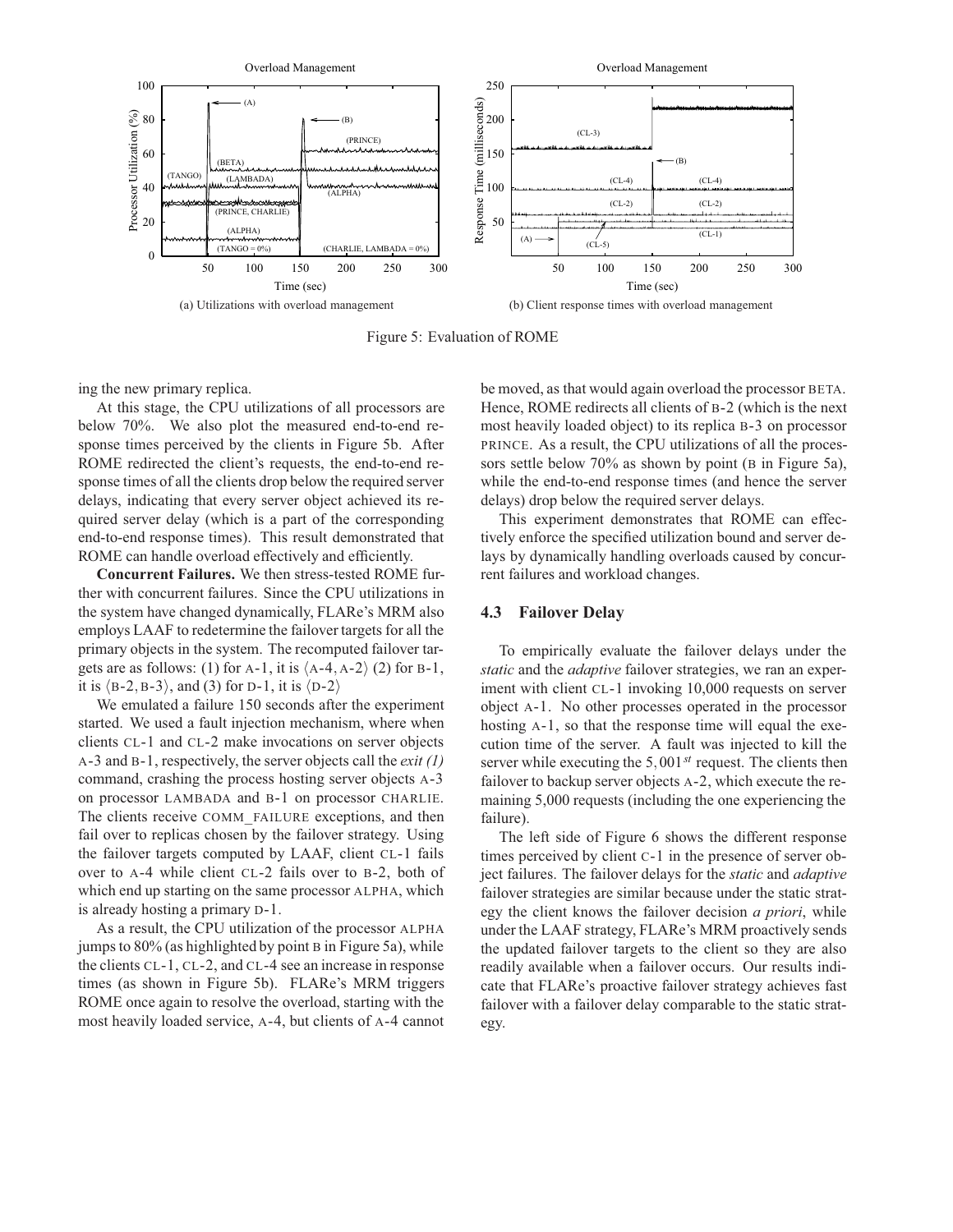

Figure 6: **Failover delay and run-time overhead**

# **4.4 Overhead under Fault-Free Conditions**

FLARe uses a CORBA client request interceptor to catch COMM\_FAILURE exceptions and transparently redirect clients to suitable failover targets. To evaluate the runtime overhead of these per-request interceptions during normal failure free conditions, we ran a simple experiment with client CL-1 making invocations on server object A-1 with and without client request interceptors.

We ran this experiment for 50,000 iterations and measured the average response time perceived by CL-1. The right side of Figure 6 shows that the average response time perceived by CL-1 increased by only 8 microseconds when using the client request interceptor. This result shows that interceptors add negligible overhead to the normal operations of an application.

# **5 Related Work**

**Fault-tolerance in non-real-time middleware.** Prior research has focused on designing fault-tolerant middleware systems using CORBA [10, 3, 4]. A survey of different architectures, approaches, and strategies using CORBA-based fault-tolerance capabilities is presented in [23]. Research has also focused on non-CORBA based fault-tolerant middleware. For example, IFLOW [8] uses fault-prediction techniques to increase or decrease the frequency of backup replica state synchronizations to optimize state transfer during failure recovery. These prior middleware platforms, however, were not designed for real-time applications. In contrast, FLARe can maintain desired soft real-time performance in face of dynamic workload and failures.

**Fault-tolerance in real-time systems based on active replication.** Prior research has focused on developing middleware systems that provide fault-tolerance for real-time systems using ACTIVE replication. AQUA [20] dynamically adapts the number of replicas receiving a client request in an ACTIVE replication scheme so that slower replicas do not

affect the response times received by clients. Eternal [19] dynamically changes the locations of active replicas by migrating soft real-time objects from heavily loaded processors to lightly loaded processors, thereby providing better response times for clients. In the past decade, research has also focused on task partitioning algorithms [16, 9, 13] that allocate tasks and their ACTIVE replicas on appropriate processors at deployment time while satisfying timing and dependability constraints. We recognize that hard realtime systems require predictable performance despite the occurence of failures, and hence require ACTIVE replication. In contrast, FLARe focuses on PASSIVE replication, which is more suitable for resource-constrained distributed soft real-time applications due to its low resource usage.

**Fault-tolerance in real-time systems based on passive replication.** MEAD [24] reduces fault detection and client failover time by determining the possibility of a primary replica failure using simple failure prediction mechanisms and redirects clients to alternate servers before failures occur. [28] presents a real-time primary backup replication scheme that uses scheduling algorithms such as rate monotonic scheduling algorithm for providing temporal consistency guarantees for operations as well as update transmissions. The key contributions of FLARe are its adaptive failover target selection and overload management approach for handling dynamic soft real-time applications.

Prior research has also focused on deployment-time scheduling and task partitioning algorithms that deploy tasks and their PASSIVE replicas in their appropriate processors. [5] analyzes first-fit assignments for periodic realtime tasks scheduled using rate monotonic priority assignments with both passive and active instances. To provide fault-tolerance for aperiodic tasks in multiprocessor systems, [12] introduces backup overbooking techniques that allocate multiple passive replicas to the same processor assuming that only some passive replicas must be activated at the same time. Likewise, [15] proposes adaptive fault tolerance mechanisms to choose a suitable redundancy strategy for dynamically arriving aperiodic tasks based on system resource availability and supports both PASSIVE and ACTIVE replication. FLARe can benefit from such work for deploying long-running periodic tasks and their PASSIVE replicas at their most appropriate processors. The novelty of FLARe lies its capability to adapt to dynamic workloads through load-aware failover and overload management.

# **6 Concluding Remarks**

This paper presents the Fault-tolerant Load-aware and Adaptive middlewaRe (FLARe) for distributed soft realtime applications. FLARe features (1) the Load-aware and Adaptive Failover (LAAF) strategy that adapts failover targets based on system load; (2) the Resource Overload Man-